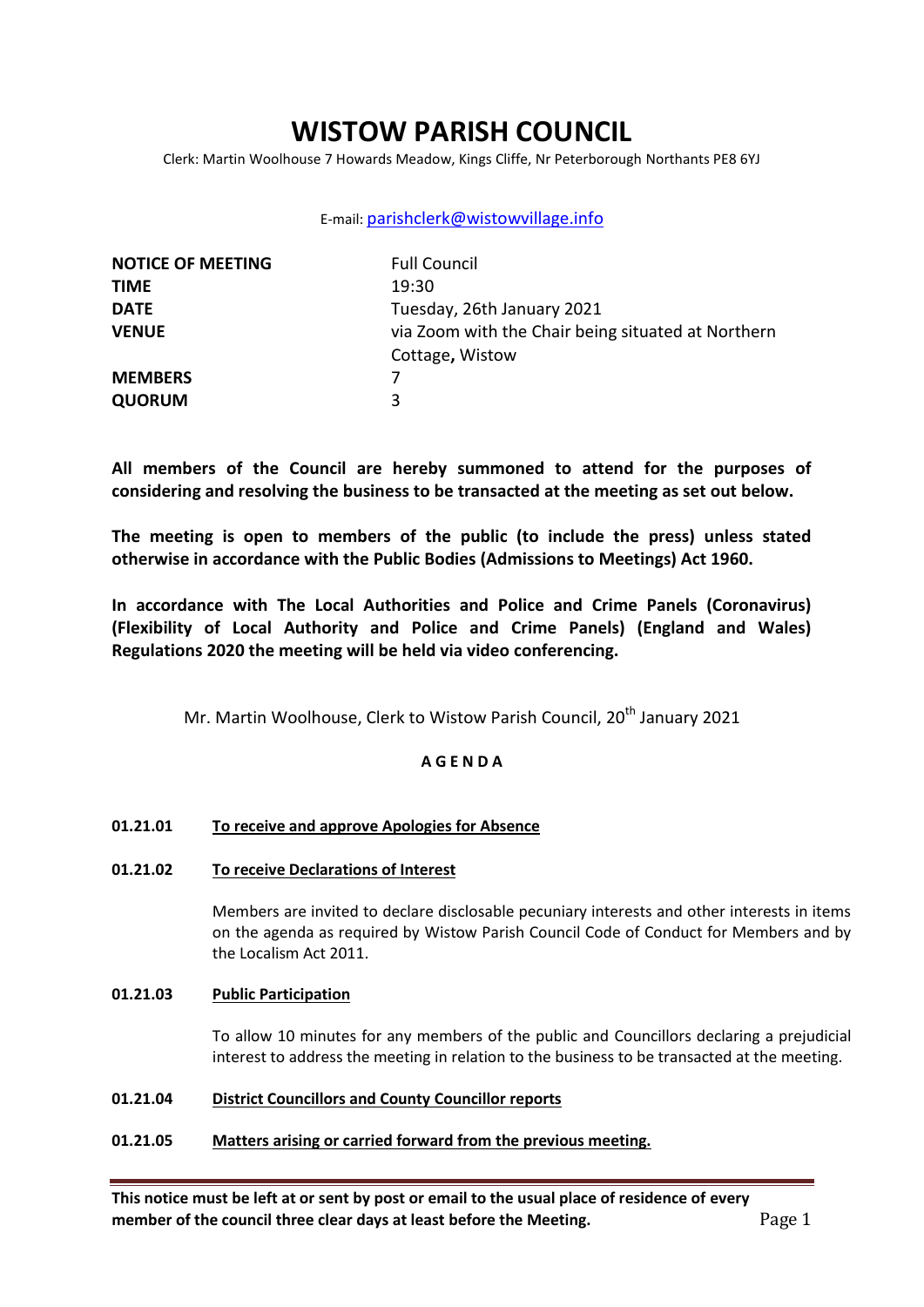- **01.21.05.01** Street lighting
- **01.21.05.02** Winter gritting scheme
- **01.21.05.03** Bridge Street flooding
- **01.21.05.04** Emergency Planning.
- 01.21.05.05 2<sup>nd</sup> defibrillator
- **01.21.05.06** Cemetery emails from Cllr Waller and Mrs Bance
- **01.21.06 Notification of planning items.**

The following item was received too late to be considered at the November 2020 meeting but was accepted between meetings.

**01.20.06.01** Jaspers Cottage Wistow Toll Wistow - Reference: 20/02287/FUL.

Proposed replacement dwelling following demolition of existing dwelling.

- **01.21.07 Finance**
- **01.21.07.01** To approve accounts for payment: 28th January 2020

| Date     | <b>Ref No</b> | Payee                 | <b>Description</b>                                        | Amount<br>£ |
|----------|---------------|-----------------------|-----------------------------------------------------------|-------------|
| 26/01/21 |               | <b>Mr G Macinnes</b>  | Reimbursement of petrol and dog waste bags                | 68.00       |
| 26/01/21 |               | <b>Mr N Simms</b>     | Reimbursement of purchase of defibrillator pads           | 75.99       |
| 26/01/21 |               | Mr M Woolhouse        | Net salary and expenses December 2020 and<br>January 2021 | 448.29      |
| 26/01/21 |               | <b>HMRC</b>           | PAYE tax on MBW salary Oct and Nov 2020                   | 30.00       |
| 26/01/21 |               | <b>CAPLAC</b>         | <b>Training course for Mr Simms</b>                       | 75.00       |
| 26/01/21 |               | <b>Balfour Beatty</b> | Q3 lighting maintenance charge                            | 124.20      |
| 26/01/21 |               | <b>Garden Reclaim</b> | <b>Grass cutting September and October 2020</b>           | 518.00      |

- **01.21.07.02 To note the bank charges for December 2020 and January 2021 30.00**
- **01.21.07.03** To note income received
- **01.21.07.04** To note the Income and Expenditure Account for December 2020 and January 2021 (enclosed within meeting papers).
- **01.21.07.05** To note the bank reconciliation for December 2020 and January 2021 (enclosed within meeting papers).
- **01.21.07.06** To note the bank balances in the current and deposit accounts.
- **01.21.07.07** To consider the budget for 2021/22
- **01.21.07.08** To let the grass cutting contract from 1 April 2021
- **01.21.08 Traffic, Highways & Road Safety**
- **01.21.08.01** Save as referred to below or in correspondence nothing to report this month

### **01.21.08.02 Temporary Traffic Order Wistow Fen Lane, Straight Drove and Cross Drove**

Road closure  $1<sup>st</sup>$  to  $10<sup>th</sup>$  February 2021 for repairs